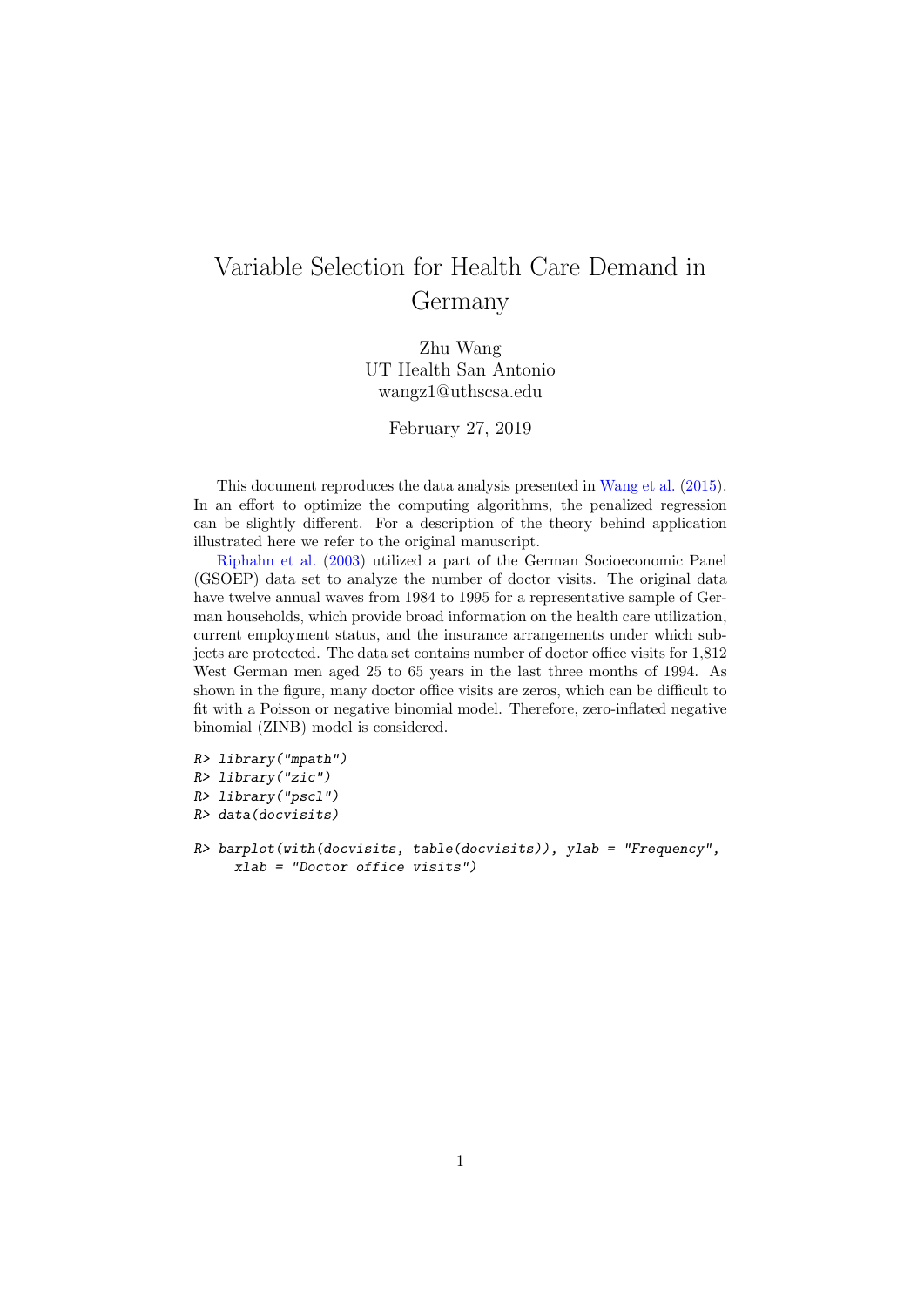

We include the linear spline variables  $age30$  to  $age60$  and their interaction terms with the health satisfaction health.

```
R> dt <- docvisits[, -(2:3)]
R> tmp <- model.matrix("age30 * health + age35 * health +
     age40 * health + age45 * health + age50 * health +
     age55 * health + age60 * health, data = dt)[, -(1:9)]
R> dat \leq cbind(dt, tmp)
```
Full ZINB model with all predictor variables.

```
R> m1 <- zeroinfl(docvisits \tilde{ } . | ., data = dat, dist = "negbin")
R> summary(m1)
R> cat("loglik of zero-inflated model", logLik(m1))
R> cat("BIC of zero-inflated model", AIC(m1, k = log(dim(data)[1])))
R> cat("AIC of zero-inflated model", AIC(m1))
```
Backward stepwise variable selection with significance level alpha=0.01.

```
R> fitbe <- be.zeroinfl(m1, data = dat, dist = "negbin",
     alpha = 0.01, trace = FALSE)
R> summary(fitbe)
R> cat("loglik of zero-inflated model with backward selection",
     logLik(fitbe))
R> cat("BIC of zero-inflated model with backward selection",
     AIC(fitbe, k = log(dim(data)[1]))
```
Compute LASSO estimates.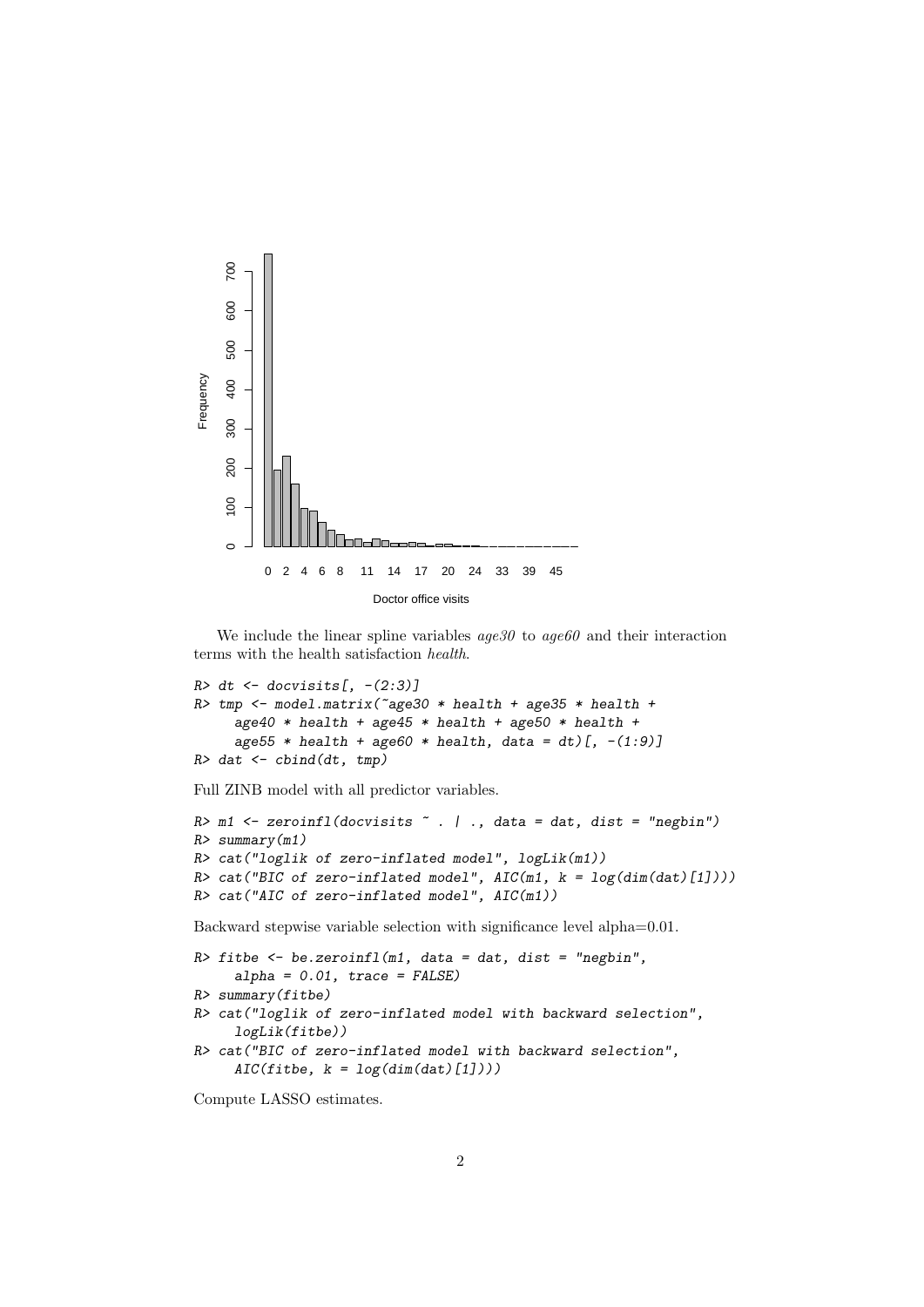```
R> fit.lasso <- zipath(docvisits \tilde{a}. | ., data = dat, family = "negbin",
     nlambda = 100, lambda.zero.min.ratio = 0.001, maxit.em = 300,
     maxit.theta = 25, theta.fixed = FALSE, trace = FALSE,
     penalty = "enet", rescale = FALSE)
```
Estimated coefficient parameters with smallest BIC value.

```
R> minBic <- which.min(BIC(fit.lasso))
R> coef(fit.lasso, minBic)
R> cat("theta estimate", fit.lasso$theta[minBic])
```
Compute standard errors of coefficients and theta (the last one for theta).

R> se(fit.lasso, minBic, log = FALSE)

Compute AIC, BIC, log-likelihood values of the selected model.

```
R> AIC(fit.lasso)[minBic]
R> BIC(fit.lasso)[minBic]
R> logLik(fit.lasso)[minBic]
```
Compute log-likelihood value via 10-fold cross-validation using 2 CPU cores.

```
R > n \le -\dim(\text{dat})[1]R > K < - 10R> set.seed(197)
R> foldid \le split(sample(1:n), rep(1:K, length = n))
R> fitcv \leq cv.zipath(docvisits \leq . | ., data = dat, family = "negbin",
     nlambda = 100, lambda.count = fit.1asso$lambda.count[1:30],
     lambda.zero = fit.lasso$lambda.zero[1:30], maxit.em = 300,
     maxit. theta = 1, theta.fixed = FALSE, penalty = "enet",
     rescale = FALSE, foldid = foldid, n.cores = 2)R> cat("cross-validated loglik", max(fitcv$cv))
```
Compute MCP estimates. We compute solution paths for the first 30 pairs of shrinkage parameters (the EM algorithm can be slow), and then evaluate results as for the LASSO estimates. For cross-validation, set maximum number of iterations in estimating scaling parameter 1 (maxit.theta=1) to reduce computation costs.

```
R> tmp <- zipath(docvisits \tilde{a}. | ., data = dat, family = "negbin",
     gamma.count = 2.7, gamma.zero = 2.7, lambda.zero.min.ratio = 0.1,
     maxit = 1, maxit .em = 1, maxit .theta = 2, theta .firsted = FALSE,
     penalty = "mnet")
R> fit.mcp <- zipath(docvisits \tilde{a}. | ., data = dat, family = "negbin",
     gamma.count = 2.7, gamma.zero = 2.7, lambda.count = tmp$lambda.count[1:30],
     lambda.zero = tmpiambda.zero[1:30], maxit.em = 300,
     maxit.theta = 25, theta.fixed = FALSE, penalty = "mnet")
```
Estimated coefficient parameters with smallest BIC value.

```
R> minBic <- which.min(BIC(fit.mcp))
R> coef(fit.mcp, minBic)
R> cat("theta estimate", fit.mcp$theta[minBic])
```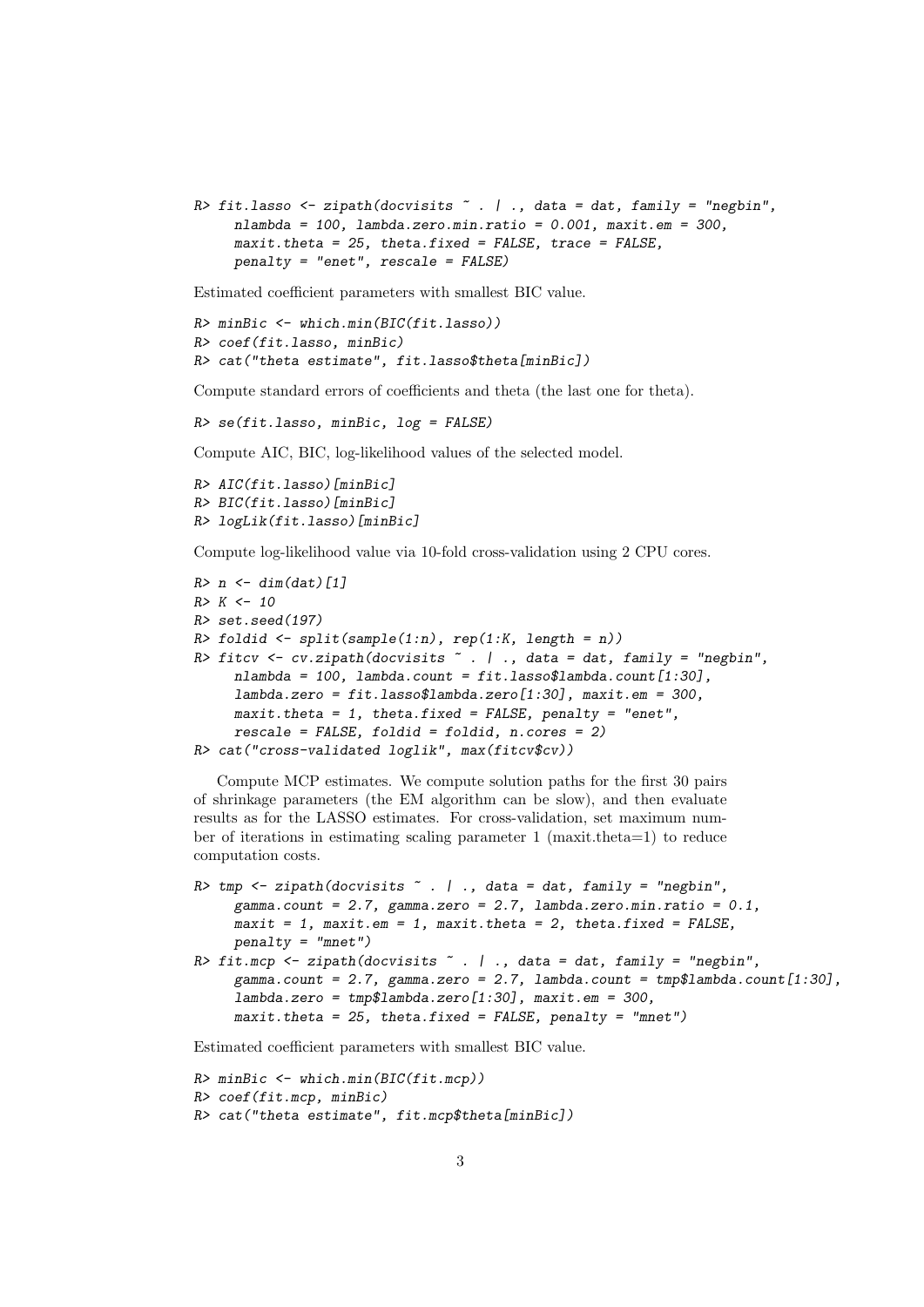Compute standard errors of coefficients and theta (the last one for theta).

R> se(fit.mcp, minBic, log = FALSE)

Compute AIC, BIC, log-likelihood values of the selected model.

```
R> AIC(fit.mcp)[minBic]
R> BIC(fit.mcp)[minBic]
R> logLik(fit.mcp)[minBic]
```
Compute log-likelihood value via 10-fold cross-validation using 2 CPU cores.

```
R> fitcv \le cv.zipath(docvisits \le . | ., data = dat, family = "negbin",
     gamma.count = 2.7, gamma.zero = 2.7, lambda.count = tmp$lambda.count[1:30],
     lambda.zero = tmp$lambda.zero[1:30], maxit.em = 300,maxit.theta = 1, theta.fixed = FALSE, penalty = "mnet",
     rescale = FALSE, foldid = foldid, n.core = 2)R> cat("cross-validated loglik", max(fitcv$cv))
```
Compute SCAD estimates.

```
R \rightarrow tmp \leftarrow zipath(docvisits \tilde{C}. | ., data = dat, family = "negbin",
     gamma.count = 2.5, gamma.zero = 2.5, lambda.zero.min.ratio = 0.01,
     maxit = 1, maxit.em = 1, maxit.theta = 2, theta.fixed = FALSE,
     penalty = "snet")
R> fit.scad \le zipath(docvisits \sim . | ., data = dat, family = "negbin",
     gamma.count = 2.5, gamma.zero = 2.5, lambda.count = tmp$lambda.count[1:30],
     lambda.zero = tmp$lambda zero[1:30], maxit .em = 300,
     maxit.theta = 25, theta.fixed = FALSE, penalty = "snet")
```
Estimated coefficient parameters with smallest BIC value.

```
R> minBic <- which.min(BIC(fit.scad))
R> coef(fit.scad, minBic)
R> cat("theta estimate", fit.scad$theta[minBic])
```
Compute standard errors of coefficients and theta (the last one for theta).

 $R$ > se(fit.scad, minBic, log = FALSE)

Compute AIC, BIC, log-likelihood values of the selected model.

```
R> AIC(fit.scad)[minBic]
R> BIC(fit.scad)[minBic]
R> logLik(fit.scad)[minBic]
```
Compute log-likelihood value via 10-fold cross-validation using 2 CPU cores.

```
R> fitcv <- cv.zipath(docvisits \tilde{a}. | ., data = dat, family = "negbin",
     gamma.count = 2.5, gamma.zero = 2.5, lambda.count = tmp$lambda.count[1:30],
     lambda.zero = tmp$lambda.zero[1:30], maxit.em = 300,
     maxit. theta = 1, theta.fixed = FALSE, penalty = "snet",
     rescale = FALSE, foldid = foldid, n.cores = 2)R> cat("cross-validated loglik", max(fitcv$cv))
```
Running time for the entire analysis.